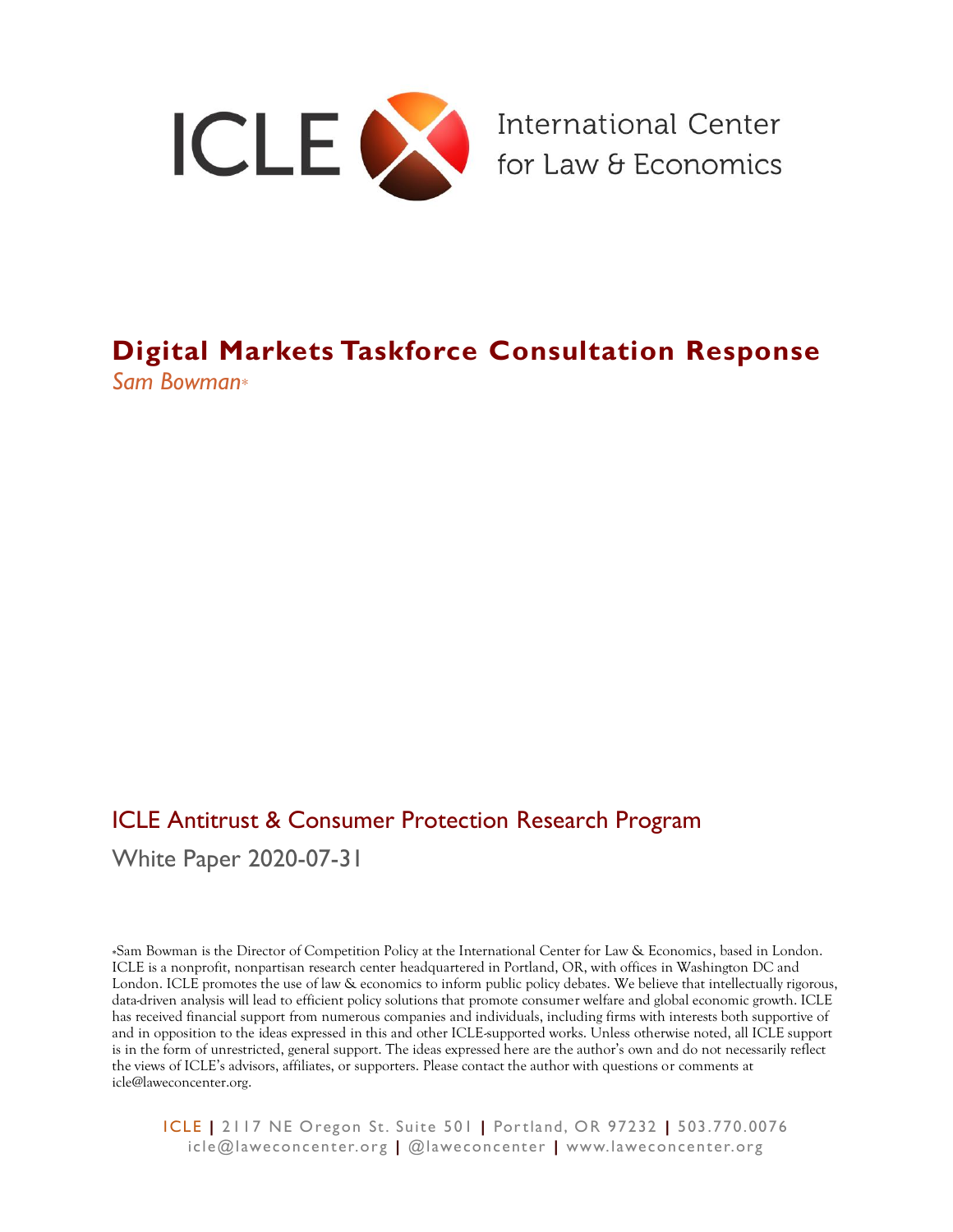### **I. Introduction**

There is a danger that the UK is heading for a significant and potentially damaging overhaul of its competition policy on the basis of thin evidence, rushed analysis, and no attempt to measure the costs, benefits and risks of the approach being undertaken. The fact that the Digital Markets Taskforce consultation period was only one month is itself an example of this – one month is an unreasonably short period of time if the consultation was being taken seriously, and suggests that instead it is merely window-dressing to give procedural cover to whatever the government plans on doing anyway.

This would be a mistake. The two main documents that have led to the creation of the Digital Markets Taskforce, the Furman Report and the CMA's digital advertising market study, do not provide strong justifications for the changes they propose, which are sweeping. Neither of them consider the trade-offs involved with the interventions they propose in any serious detail, let alone attempt to measure them quantitatively, yet these trade-offs and risks – lower investment, reduced competition, less innovation, fewer startups being founded in the UK, and worse productivity growth for the UK over the years ahead – are potentially enormous, and could weaken the UK's technology sector.

While the Furman Report gave a broad overview of competition in digital markets, it often based its conclusions on assumptions and evidence only loosely related to digital markets – an example of this, in the section on mergers and acquisitions, is given below. It is largely a combination of desk research, stakeholder interviews, and the opinions of the review panel. While it may be a reasonable basis for the *beginning* of a debate about competition in digital markets, it is better seen as raising questions rather than answering them*.*

On the other hand, the CMA's digital advertising market study final report, while extremely detailed about the *mechanics* of the markets it surveys, is light on economic analysis and ignores a number of important overarching economic trends altogether, such as the large fall in the cost of digital advertising compared to other forms of advertising over the past decade. It also takes an explicitly static view of the market, ruling out analysis of incipient competitors like TikTok and actual competitors like Amazon. Decisions like this, to exclude significant and growing players without an economic justification for doing so, assume the report's conclusions that Google and Facebook do not face serious competitive pressures from other businesses.

The CMA's proposals are, of course, based on its study of the digital advertising market, yet many would affect companies with no or virtually no advertising business at all. Even if the government feels that the digital advertising market study *is* a reasonable basis for regulation of Google and Facebook, there is nothing in it to suggest that equivalent regulation of marketplaces (such as Amazon's Marketplace or Apple's App Store) are desirable.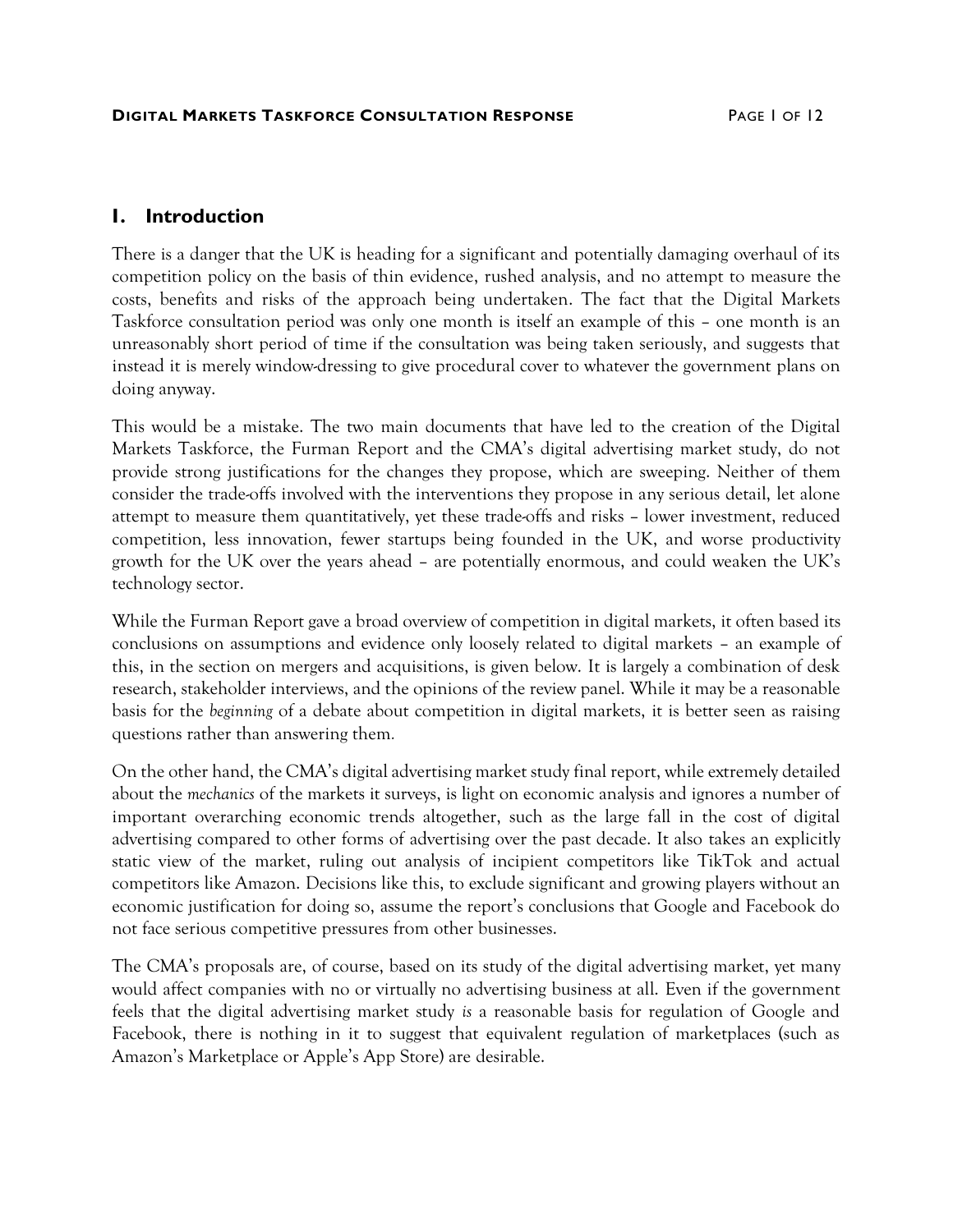#### **DIGITAL MARKETS TASKFORCE CONSULTATION RESPONSE** PAGE 2 OF 12

The Call for Information issued for this consultation document also assumes the Taskforce's conclusions, asking questions exclusively about the workings of the interventions proposed by the Furman Report and CMA market study report and for *additional* powers and scope that these interventions should have. There are no questions at all about the potential costs of these interventions, let alone their costs if the UK is alone in implementing them. This suggests that the Taskforce is merely considering how to implement the proposals made in the Furman Report. To do so, regulating one of the most important sectors of the UK economy without a proper consideration of the costs and risks of doing so, could do serious harm to the UK's economy.

# **II. The Furman Report's weak evidence base**

The Furman Report recommended that the UK should overhaul its competition regime with some quite significant changes to regulate the conduct of large digital platforms and make it harder for them to acquire other companies. But, while the Report's panel is accomplished, and its tone is sober and even-handed, the evidence on which it is based does not justify the recommendations it makes.

Most of the citations in the Report are of news reports or simple reporting of data with no analysis, and there is very little discussion of the relevant academic literature in each area, even to give a summary of it. In some cases, evidence and logic are misused to justify intuitions that are just not supported by the facts.

#### <span id="page-2-0"></span>*1. Killer acquisitions*

One particularly bad example is the report's discussion of mergers in digital markets. The Report provides a single citation to support its proposals on the question of so-called "killer acquisitions" acquisitions where incumbent firms acquire innovative startups to kill their rival product and avoid competing on the merits. The concern is that these mergers slip under the radar of current merger control either because the transaction is too small, or because the purchased firm is not yet in competition with the incumbent. But the paper the Report cites, by Colleen Cunningham, Florian Ederer and Song Ma, looks only at the pharmaceutical industry.<sup>1</sup>

The Furman Report says that "in the absence of any detailed analysis of the digital sector, these results can be roughly informative". But there are several important differences between the drug markets the paper considers and the digital markets the Furman Report is focused on.

The scenario described in the Cunningham, et al. paper is of a patent holder buying a direct competitor that has come up with a drug that emulates the patent holder's drug without infringing on the patent. As the Cunningham, et al. paper demonstrates, decreases in development rates are a

<sup>1</sup> Colleen Cunningham, Florian Ederer, and Song Ma, *Killer Acquisitions* (April 19, 2020), *available at* [https://ssrn.com/abstract=3241707.](https://ssrn.com/abstract=3241707)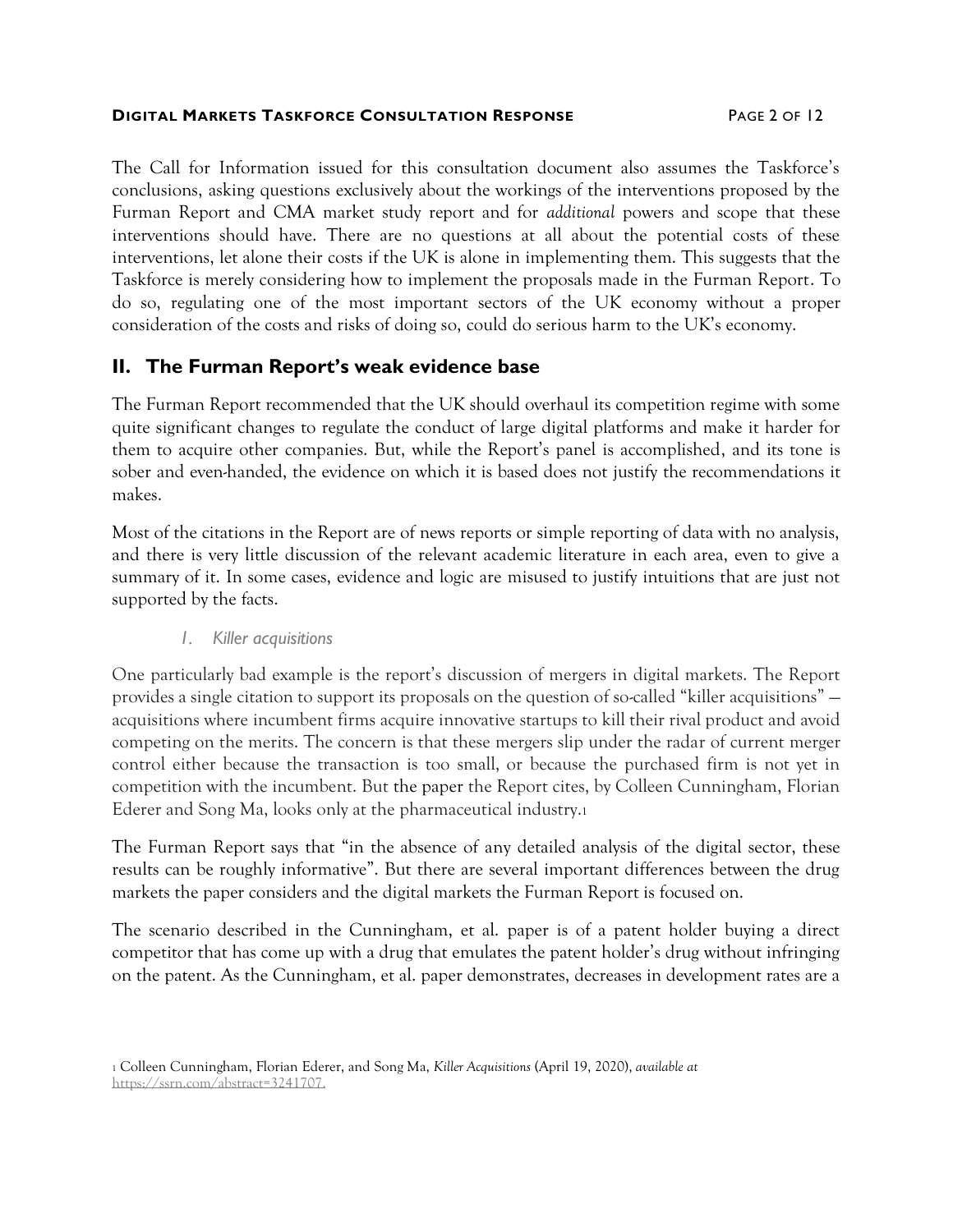#### **DIGITAL MARKETS TASKFORCE CONSULTATION RESPONSE** PAGE 3 OF 12

feature of acquisitions where the acquiring company holds a patent for a similar product that is far from expiry. The closer a patent is to expiry, the less likely an associated "killer" acquisition is.

But tech typically doesn't have the clear and predictable IP protections that would make such strategies reliable. The long and uncertain development and approval process involved in bringing a drug to market may also be a factor.

There are many more differences between tech acquisitions and the "killer acquisitions" in pharma that the Cunningham, et al. paper describes. So-called "acqui-hires," where a company is acquired in order to hire its workforce en masse, are common in tech<sub>2</sub> and explicitly ruled out of being "killers" by this paper, for example: it is not harmful to overall innovation or output overall if a team is moved to a more productive project after an acquisition. And network effects, although sometimes troubling from a competition perspective, can also make mergers of platforms beneficial for users by growing the size of that platform (because, of course, one of the points of a network is its size).

The Cunningham, et al. paper estimates that 5.3% of pharma acquisitions are "killers".<sup>3</sup> While that may seem low, some might say it's still 5.3% too much. However, it's not obvious that a merger review authority could bring that number closer to zero without also rejecting more mergers that are good for consumers, making people worse off overall. Given the number of factors that are specific to pharma and that do not apply to tech, it is dubious whether the findings of this paper are useful to the Furman Report's subject at all. Given how few acquisitions are found to be "killers" in pharma with all of these conditions present, it seems reasonable to assume that, even if this phenomenon does apply in some tech mergers, it is significantly rarer than the approximately 5.3% of mergers Cunningham, et al. find in pharma. As a result, the likelihood of erroneous condemnation of procompetitive mergers is significantly higher.

In any case, there's a fundamental disconnect between the "killer acquisitions" in the Cunningham, et al. paper and the tech acquisitions described as "killers" in the popular media.<sup>4</sup> Neither Facebook's acquisition of Instagram nor Google's acquisition of YouTube, which FTC Commissioner Rohit Chopra recently highlighted,<sup>5</sup> would count, because in neither case was the acquired company "killed." Nor were any of the other commonly derided tech acquisitions — e.g., Facebook/WhatsApp, Google/Waze, Microsoft/LinkedIn, or Amazon/Whole Foods — "killers," either.

In all these high-profile cases the acquiring companies expanded the service and invested more in them. One may object that these services would have competed with their acquirers had they

<sup>5</sup> Rohit Chopra (@chopraftc), Twitter (Feb 11, 2020, 9:54 AM), [https://twitter.com/chopraftc/status/1227289729214881798?s=20.](https://twitter.com/chopraftc/status/1227289729214881798?s=20)

<sup>2</sup> *See, e.g.,* John F. Coyle & Gregg D. Polsky, Acqui-Hiring, 63 Duke L. J., 281 (2013).

<sup>3</sup> Cunningham, Ederer & Ma, *supra,* not[e 1](#page-2-0) at 47.

<sup>4</sup> *See, e.g.,* Gilead Edelman, *Why the FTC Wants to Revisit Hundreds of Deals by Big Tech*, WIRED (Feb. 12, 2020), https://www.wired.com/story/ftc-special-order-review-big-tech-killer-acquisitions/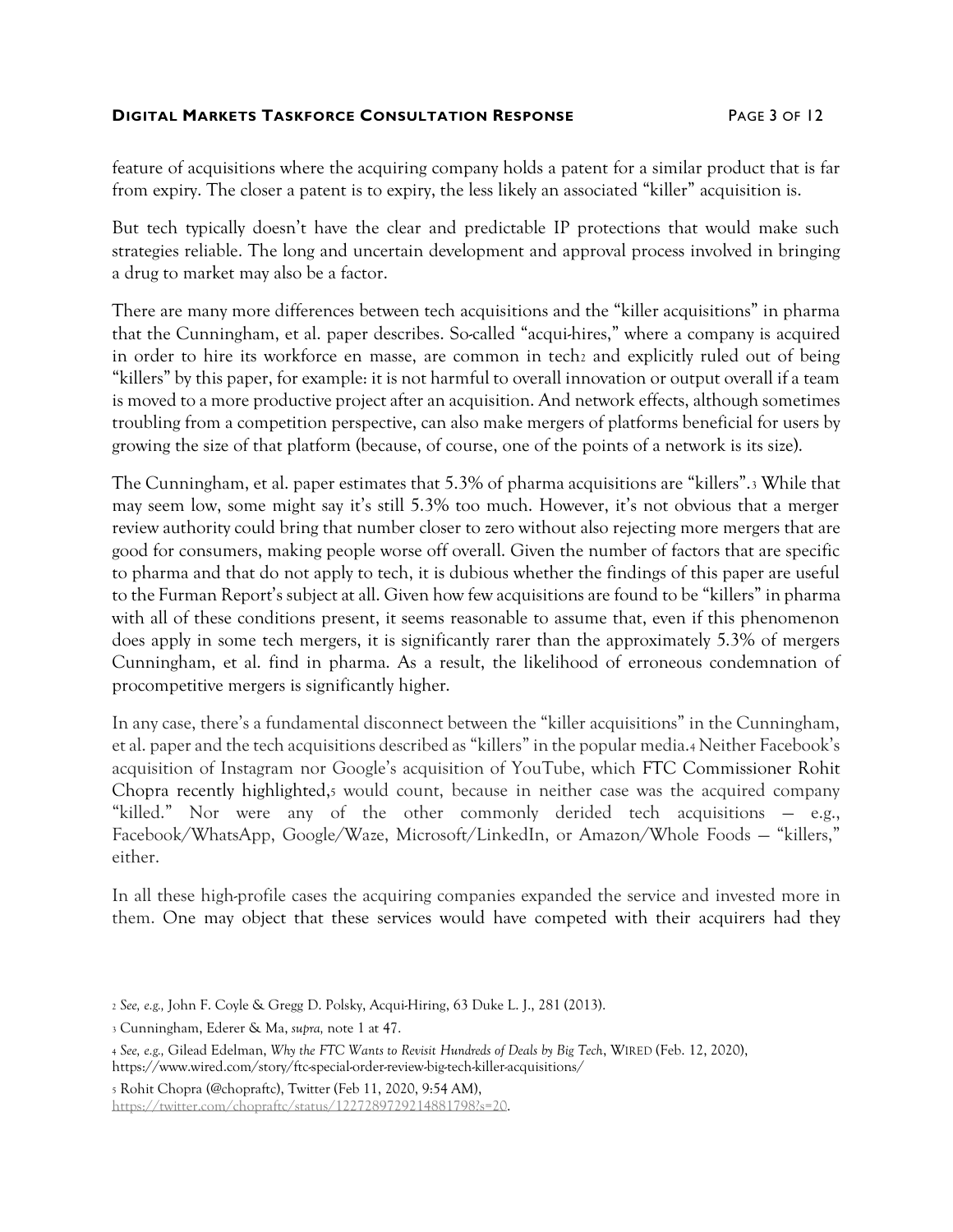#### **DIGITAL MARKETS TASKFORCE CONSULTATION RESPONSE** PAGE 4 OF 12

remained independent,<sup>6</sup> but this is a totally different argument to the scenarios described in the Cunningham, et al. paper, where development of a new drug is shut down by the acquirer ostensibly to protect their existing product. It is thus extremely difficult to see how the Cunningham, et al. paper is even relevant to the digital platform context, let alone how it could justify a wholesale revision of the merger regime as applied to digital platforms.

A recent paper (published after the Furman Report) does attempt to survey acquisitions by Google, Amazon, Facebook, Microsoft, and Apple.<sup>7</sup> Out of 175 acquisitions in the 2015-17 period the paper surveys, only one satisfies the Cunningham, et al. paper's criteria for being a potentially "killer" acquisition — Facebook's acquisition of a photo sharing app called Masquerade, which had raised just \$1 million in funding before being acquired.

In lieu of any actual analysis of mergers in digital markets, the Report falls back on a puzzling logic:

<span id="page-4-0"></span>To date, there have been no false positives in mergers involving the major digital platforms, for the simple reason that all of them have been permitted. Meanwhile, it is likely that some false negatives will have occurred during this time. This suggests that there has been underenforcement of digital mergers, both in the UK and globally. Remedying this underenforcement is not just a matter of greater focus by the enforcer, as it will also need to be assisted by legislative change.<sup>8</sup>

This is weak reasoning. It does not logically follow that the (presumed) existence of false negatives implies that there has been underenforcement, because overenforcement carries costs as well. Moreover, there are strong reasons to think that false positives in these markets are more costly than false negatives. <sup>9</sup> A well-run court system might still fail to convict a few criminals because the cost of accidentally convicting an innocent person was so high.

The CMA did commission an ex post review of six historical mergers in digital markets10, including Facebook/Instagram and Google/Waze, two of the most controversial in the UK. Although it did

<sup>7</sup> Axel Gautier and Joe Lamesch, *Mergers in the Digital Economy* (CESifo Working Paper No. 8056, 2020), *available at* [https://ssrn.com/abstract=3529012.](https://ssrn.com/abstract=3529012)

<sup>8</sup> Unlocking Digital Competition: Report of the Digital Competition Expert Panel 91, HM Treasury (March 2019), [https://assets.publishing.service.gov.uk/government/uploads/system/uploads/attachment\\_data/file/785547/unlocking\\_dig](https://assets.publishing.service.gov.uk/government/uploads/system/uploads/attachment_data/file/785547/unlocking_digital_competition_furman_review_web.pdf) [ital\\_competition\\_furman\\_review\\_web.pdf.](https://assets.publishing.service.gov.uk/government/uploads/system/uploads/attachment_data/file/785547/unlocking_digital_competition_furman_review_web.pdf)

<sup>9</sup> Geoffrey Manne and Joshua D. Wright, *Innovation and the Limits of Antitrust*. George Mason Law & Economics Research Paper No. 09-54, Lewis & Clark Law School Legal Studies Research Paper No. 2009-26, *available at* [https://ssrn.com/abstract=1490849.](https://ssrn.com/abstract=1490849)

<sup>6</sup> Cristina Caffarra, Gregory Crawford, Tommaso Valletti*, 'How Tech Rolls': Potential Competition and 'Reverse' Killer Acquisitions,* VOX EU (May 11, 2020), [https://voxeu.org/content/how-tech-rolls-potential-competition-and-reverse-killer](https://voxeu.org/content/how-tech-rolls-potential-competition-and-reverse-killer-acquisitions)[acquisitions.](https://voxeu.org/content/how-tech-rolls-potential-competition-and-reverse-killer-acquisitions)

<sup>10</sup> Elena Argentesi, Paolo Buccirossi, Emilio Calvano, Tomaso Duso, Alessia Marrazzo, and Salvatore Nava, *Ex-post Assessment of Merger Control Decisions in Digital Markets,* LEAR (May 9, 2019), *available at* [https://assets.publishing.service.gov.uk/government/uploads/system/uploads/attachment\\_data/file/803576/CMA\\_past\\_di](https://assets.publishing.service.gov.uk/government/uploads/system/uploads/attachment_data/file/803576/CMA_past_digital_mergers_GOV.UK_version.pdf) [gital\\_mergers\\_GOV.UK\\_version.pdf.](https://assets.publishing.service.gov.uk/government/uploads/system/uploads/attachment_data/file/803576/CMA_past_digital_mergers_GOV.UK_version.pdf)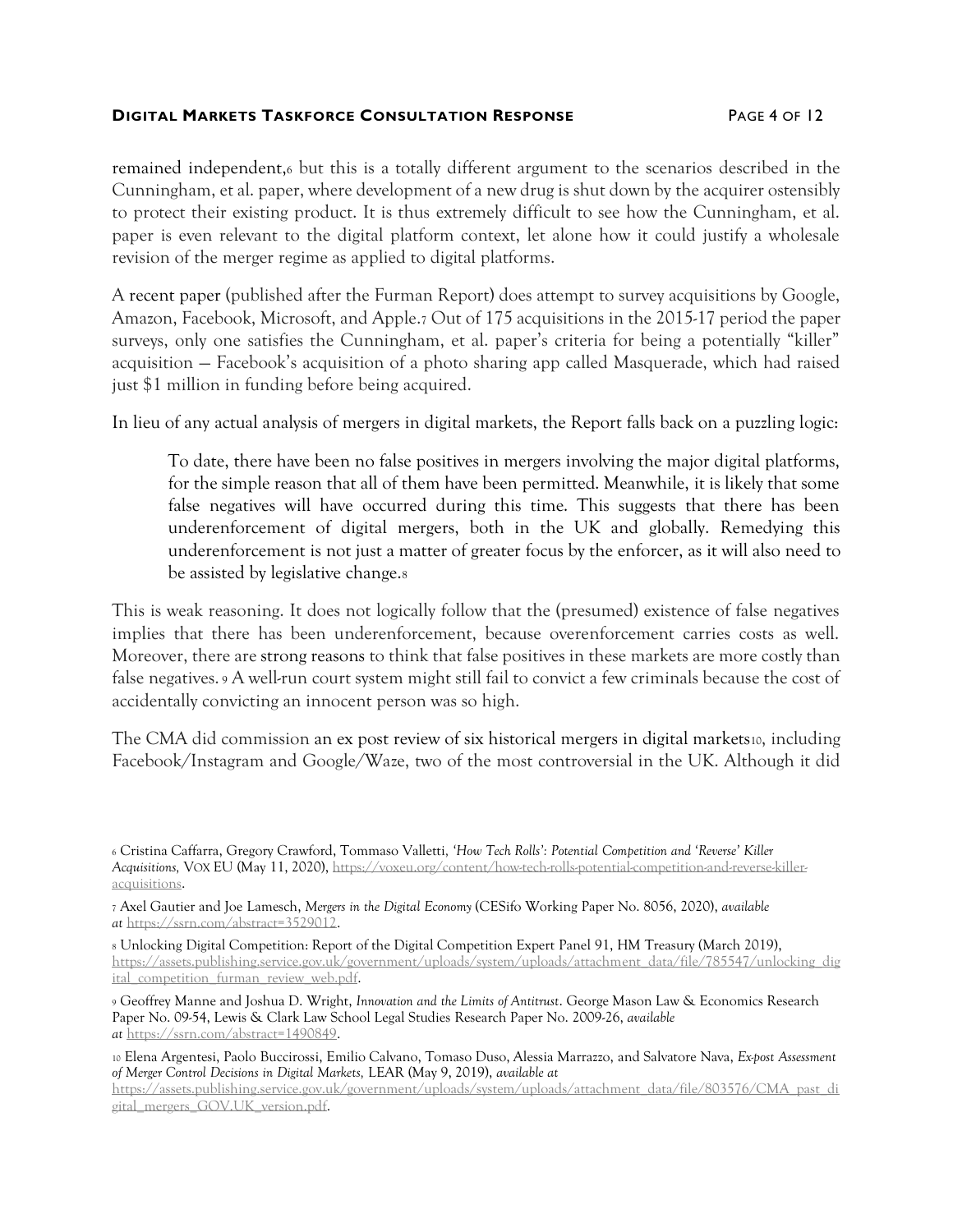#### **DIGITAL MARKETS TASKFORCE CONSULTATION RESPONSE** PAGE 5 OF 12

suggest that the review process could have been done differently, it also highlighted efficiencies that arose from each, and did not conclude that any has led to consumer detriment.

#### *2. Recommendations*

The Report is vague about which mergers it considers to have been uncompetitive, and apart from the aforementioned text it does not really attempt to justify its recommendations around merger control.

Despite this, the Report recommends a shift to a "balance of harms" approach.<sup>11</sup> Under the current regime, merger review focuses on the likelihood that a merger would reduce competition which, at least, gives clarity about the factors to be considered. <sup>12</sup> A "balance of harms" approach would require the potential scale (size) of the merged company to be considered as well.

This could give basis for blocking any merger at all on "scale" grounds. After all, if a photo editing app with a sharing timeline can grow into the world's second largest social network, how could a competition authority say with any confidence that some other acquisition might not prevent the emergence of a new platform on a similar scale, however unlikely? This could provide a basis for blocking almost any acquisition by an incumbent firm, and make merger review an even more opaque and uncertain process than it currently is, potentially deterring efficiency-raising mergers or leading startups that would like to be acquired to set up and operate overseas instead (or not to be started up in the first place).

The treatment of mergers is just one example of the shallowness of the Report. In many other cases — the discussions of concentration and barriers to entry in digital markets, for example — big changes are recommended on the basis of a handful of papers or less. Intuition repeatedly trumps evidence and academic research.

One might argue that such a limited, casual approach is inevitable in such a broad report. In this sense the Report may function perfectly well as an opening brief introducing the potential range of problems in the digital economy that a rational competition authority might consider addressing. But the complexity and uncertainty of the issues is no reason to eschew rigorous, detailed analysis before determining that a compelling case has been made. Adopting the Report's assumptions and in many cases that is the very most one can say of them — of harm and remedial recommendations on the limited bases it offers is sure to lead to erroneous enforcement of competition law in a way that would reduce, rather than enhance, consumer welfare.

<sup>11</sup> Unlocking Digital Competition, *supra*, not[e 8](#page-4-0) at 99.

<sup>12</sup> Competition Commission and the Office of Fair Trading, *Merger Assessment Guidelines* (2010), [https://assets.publishing.service.gov.uk/government/uploads/system/uploads/attachment\\_data/file/284449/OFT1254.pdf](https://assets.publishing.service.gov.uk/government/uploads/system/uploads/attachment_data/file/284449/OFT1254.pdf)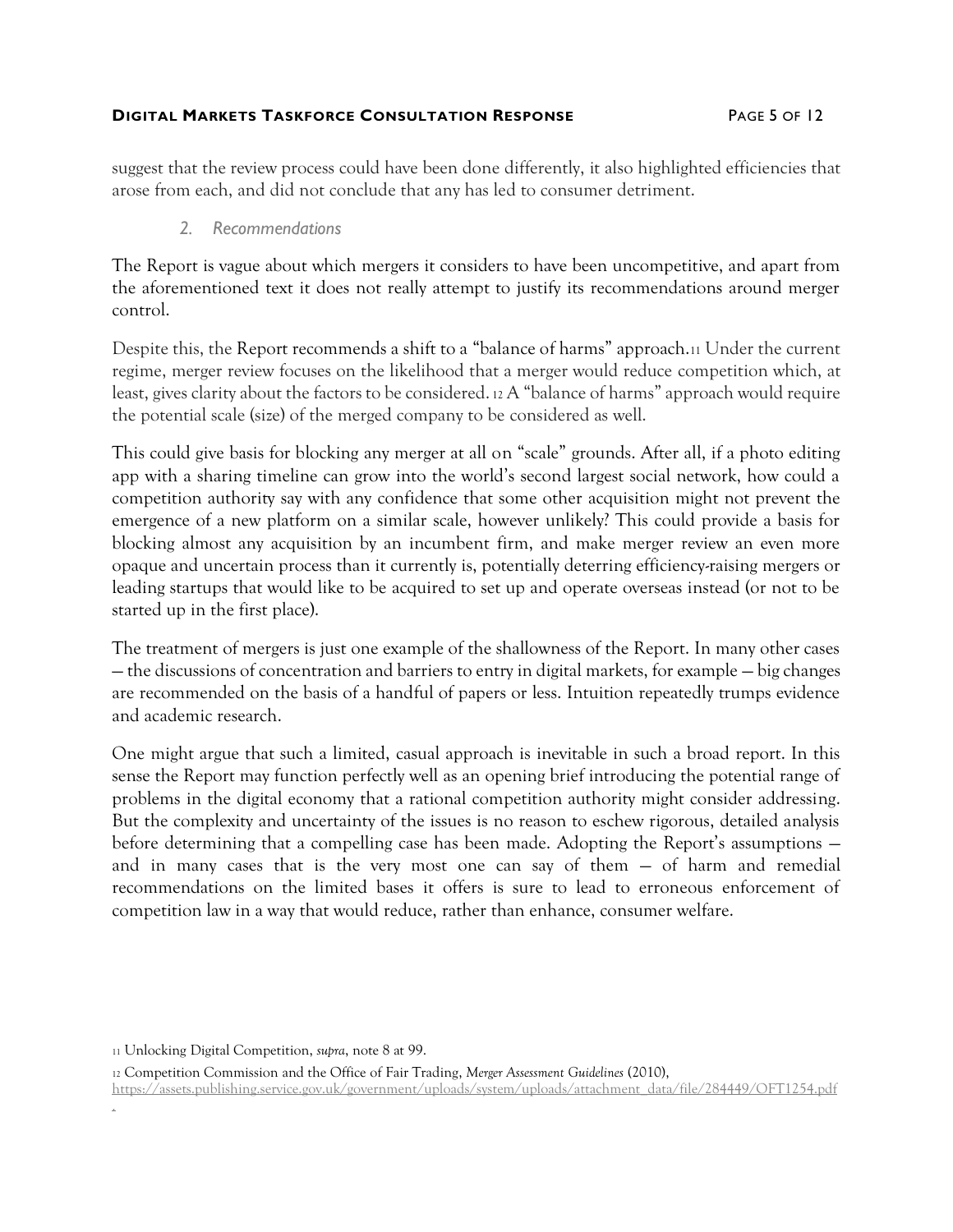#### **DIGITAL MARKETS TASKFORCE CONSULTATION RESPONSE** PAGE 6 OF 12

## **III. The CMA's Digital Advertising Market Study**

The market study is comprehensive about the mechanical and technical workings of the digital advertising market and is a useful resource for that reason. However, it is light on economic analysis and its recommendations do not match its findings. It does not identify any real-world consumer harms arising in the market, and instead speculates about how consumers "might" be worse off, without providing any evidence that this is the case, yet still proposes sweeping changes, many of which may be more economically costly than the benefits they bring (if any), and one of which would be a threat to the rule of law.

The report relies on assertion too much without considering counterfactuals. For example, it asserts that prices in certain segments are too high without any suggestion of what prices "should" be.<sup>13</sup>

Google and Facebook's advertising businesses are assumed to be in separate markets, which, perversely, would imply that the two companies could merge without harming competition, since they do not currently compete with each other. This implication stems from the CMA's approach to market definition, which was based more on market surveys than on economic analysis of how price changes between different forms of advertising affect spending.



The report dismisses vast reductions in the price of digital advertising over the past decade relative to other forms of advertising – according to the US Bureau of Labour Statistics, for example, the price of digital advertising fell by 50% relative to the price of television advertising. <sup>14</sup> Overall spending on advertising as a share of GDP in the UK has remained essentially unchanged in the past 25 years, which difficult to square with the suggestion that consumer prices are being raised by

<sup>13</sup> Competition and Markets Authority, Online Platforms and Digital Advertising Market Study: Final Report, 231 (July 1, 2020).

<sup>14</sup> U.S. Bureau of Labor Statistics, *Producer Price Index by Commodity for Advertising Space and Time Sales: Broadcast and Network Television Advertising Time Sales [WPS362101]*, https://fred.stlouisfed.org/series/WPS362101 (last visited July 30, 2020).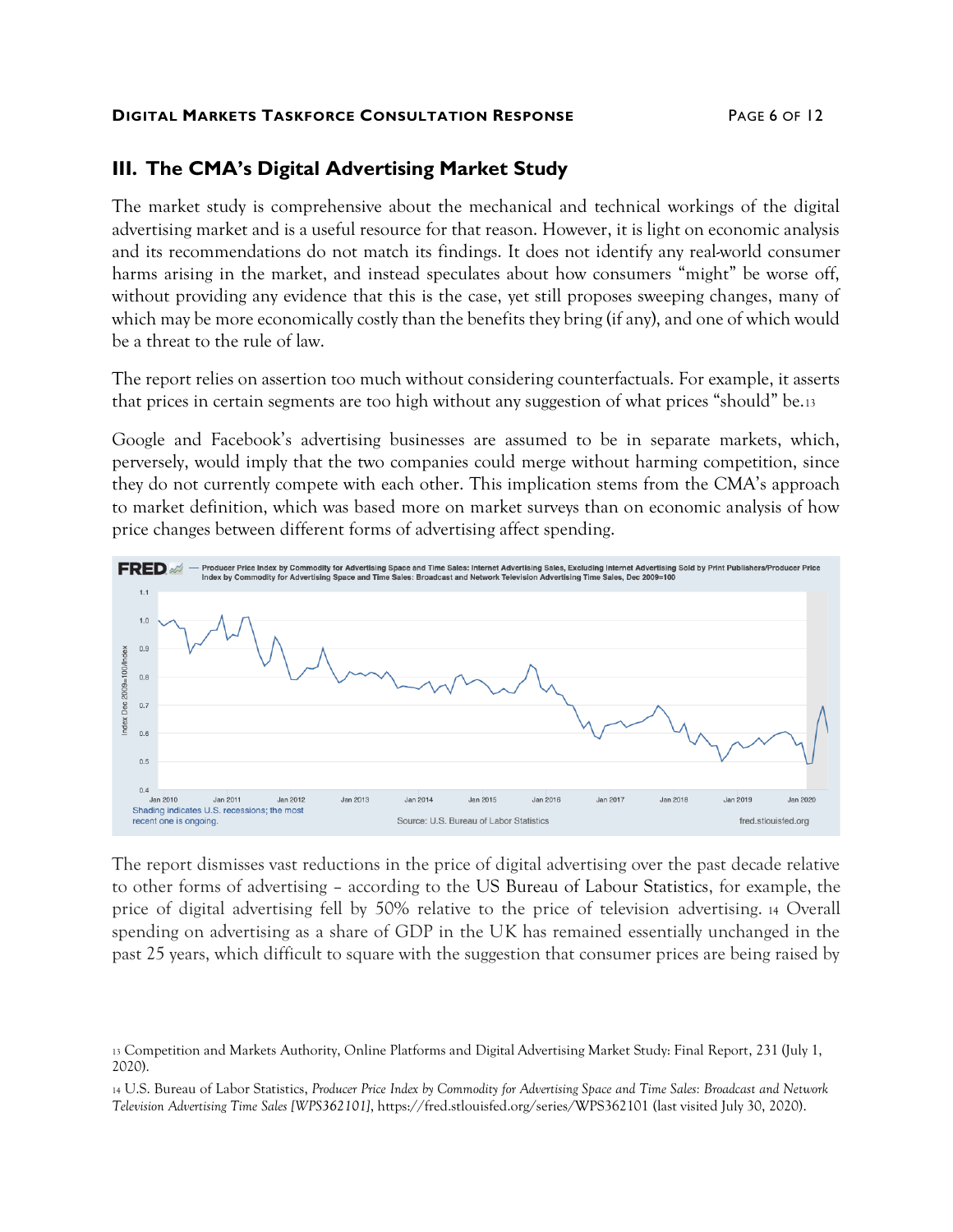#### **DIGITAL MARKETS TASKFORCE CONSULTATION RESPONSE** PAGE 7 OF 12

higher advertising prices, rather than an alternative view that this is about dividing up rents between different players in the market.<sup>15</sup>



The CMA does show that Google's search revenues are higher prices are higher than Bing's – which it says could be caused by market power in search,<sup>16</sup> but could just as easily be because Google has a more lucrative user base or targets / converts adverts better (i.e., that it has a higher quality product). Other data in Appendix C shows significant differences in user behaviour between Google and Bing users for the same search terms, which would be reason to question whether you can assume that the value of click-throughs is the same for each company.

<sup>15</sup> Michael Mandel, The UK Online AD Market, Progressive Police Institute (July 1, 2020), [https://www.progressivepolicy.org/blogs/the-uk-online-ad-market/.](https://www.progressivepolicy.org/blogs/the-uk-online-ad-market/)

<sup>16</sup> Competition and Markets Authority, *supra*, note **Error! Bookmark not defined.** at 231.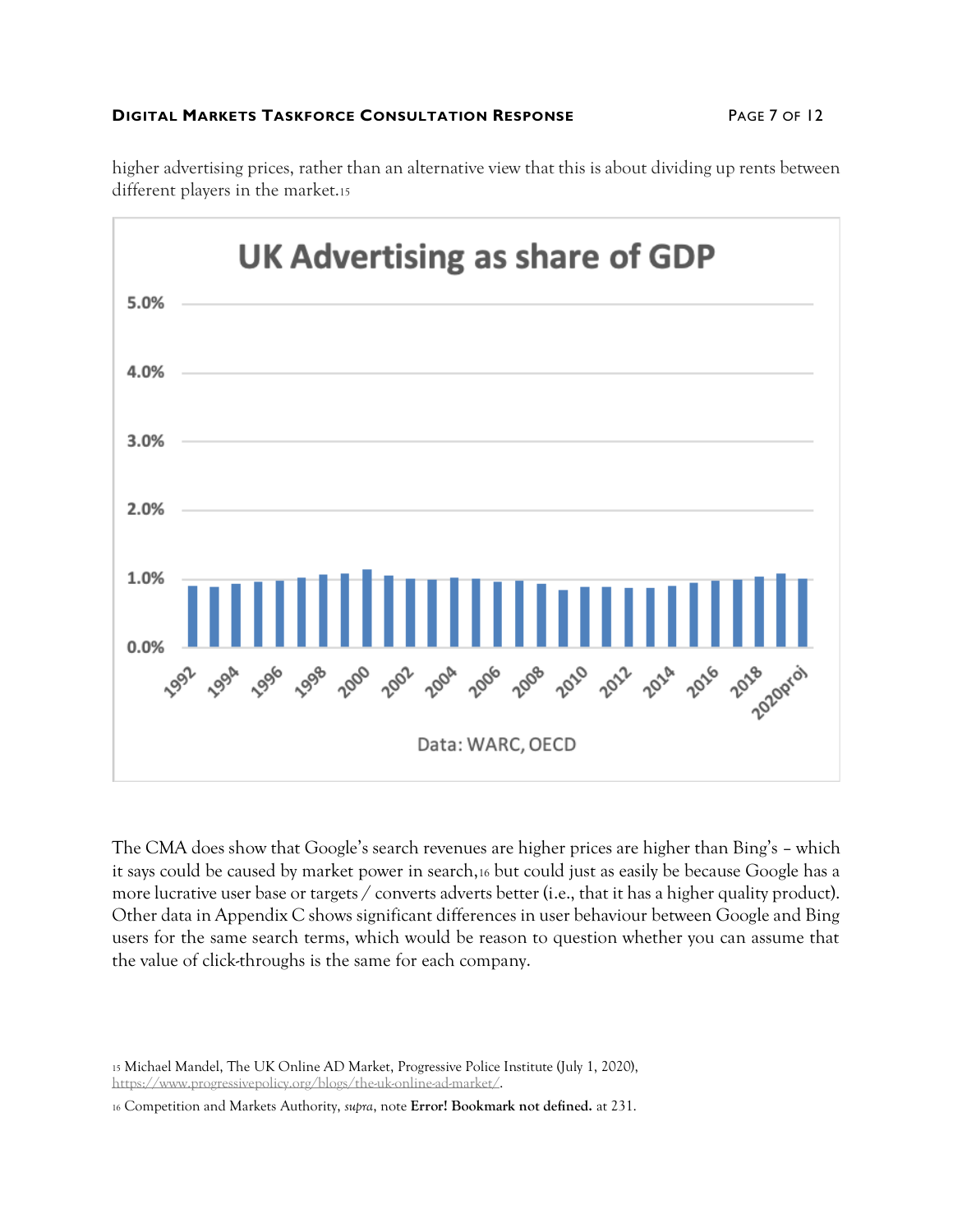#### **DIGITAL MARKETS TASKFORCE CONSULTATION RESPONSE** PAGE 8 OF 12

The CMA also does not mention the benefits that targeted ads have given to small and medium businesses that can now compete with larger corporations, thanks to much lower fixed costs of advertising.

When the report does try some economic analysis, it is crude. Comparing the 'cost of capital' — what companies must pay to raise funds for investment — with profitability may be appropriate for things like the electricity or water networks, where returns are predictable in advance. But to do so in digital markets completely misunderstands the economics of these markets, where businesses spend tens of billions a year on research and development (which itself may be a sign that these companies face strong competition) and where the launch of any new product is a gamble. The reliance on this analysis is telling: it is an approach that may be appropriate in static markets where tangible capital dominates, but not in dynamic ones where intangibles are the most valuable capital assets owned by companies.

The CMA rules out of its analysis potential competitors such as TikTok, because TikTok's current share of the advertising market is small, even though its growth and share of user attention are signs that it may be an important player in the near future (young people spend more time watching TikTok than YouTube, for example).<sup>17</sup> Amazon is ruled out of consideration on *ad hoc* grounds,<sup>18</sup> despite accounting for nearly a tenth of the overall digital advertising market and being the third largest advertising company overall.<sup>19</sup>

Finally, the analysis never gets to grips with the incentives that tech companies have to invest in products that don't make them much money directly. Google invests in Android precisely because it can make money from it by being the default search engine. That may be bad for other search engines, but without it, Google would have much less reason to invest in Android, and competition in the smartphone market between iPhones and Android devices would dry up.

The CMA also plays fast and loose with supposed harms such as targeted advertising, which may seem intrusive to some users, but also helps keep them from seeing annoying, irrelevant adverts. If digital platforms were forced to stop targeting ads, as the CMA has suggested, Facebook would have much less incentive to invest in the things about its products that benefit consumers.

The CMA's remedies are similar to those of the Furman Report, likely by design. But it proposes one additional remedy that should be dismissed out of hand. Although the language it uses is ambiguous, since the CMA already does have the power to break up businesses at the conclusion of a Market Investigation if it has found evidence that this would benefit consumers, the request that the Digital Markets Unit have the power to break up businesses can only be read as wanting to be

<sup>17</sup> Competition and Markets Authority, *supra*, note **Error! Bookmark not defined.** at 134.

<sup>18</sup> *Id*. at 88-89.

<sup>19</sup> Nicole Perrin, *Amazon Advertising 2019*, EMARKETER (November 7, 2019), [https://www.emarketer.com/content/amazon](https://www.emarketer.com/content/amazon-advertising-2019)[advertising-2019.](https://www.emarketer.com/content/amazon-advertising-2019)